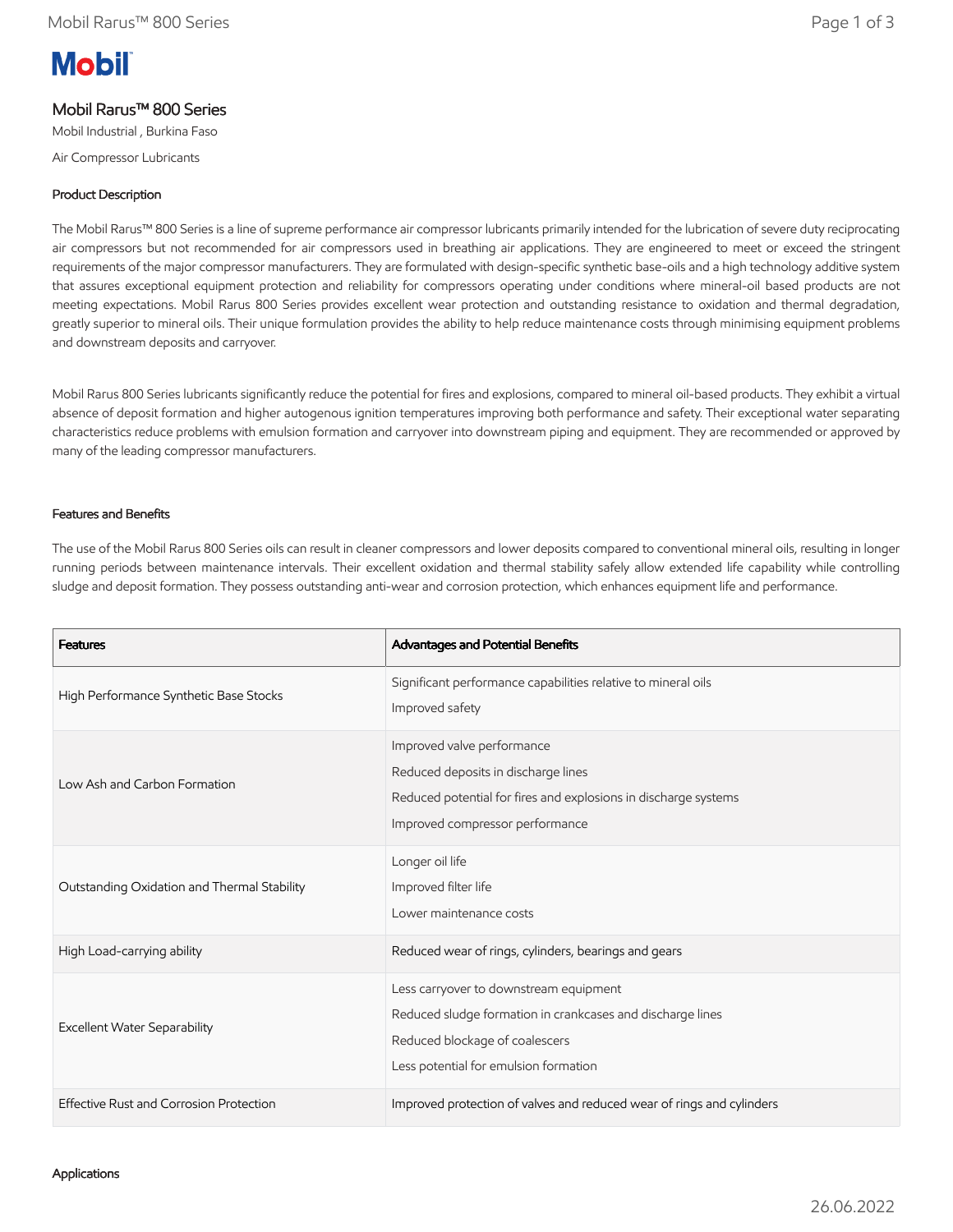#### Mobil Rarus™ 800 Series Page 2 of 3

The Mobil Rarus 800 Series oils are recommended for single and multistage air compressors, but are not recommended for air compressors used in breathing air applications. They are particularly effective for continuous high temperature operation with discharge temperatures up to 200°C. They are suitable for reciprocating and rotary type machines with the lower viscosity grades mainly used in rotary compressors. Rarus 800 Series oils are recommended for units with a history of excess oil degradation, poor valve performance or deposit formation. They are compatible with all metals used in compressor construction and with mineral oil-based lubricants but admixture will detract from their performance capabilities. Mobil Rarus 800 Series oils are compatible with seals made from fluorinated hydrocarbon, silicone, fluorosilicone, polysulfide, Viton, Teflon, and high nitrile Buna N NBR (above 36% acrylonitrile) materials. Materials not recommended include low nitrile Bune N NBR (below 30% acrylonitrile), natural and butyl rubbers, Neoprene, polyacrylate, styrene/butadiene and chlorosulfonated polyethylene.

Oil resistant paints are not affected by Mobil Rarus 800 Series, but lacquer, varnish, pvc and acrylic paints are not recommended.

The following types of compressor applications have shown excellent performance with the Mobil Rarus 800 Series oils:

- All types of air compressors but specifically recommended for reciprocating air compressor
- Units operating under severe conditions
- Multistage units with a history of excessive oil degradation from mineral oil-based products
- They can be used for cylinder and crankcase lubrication
- Compressor systems with critical gears and bearings
- Compressors used in stationary and mobile applications

#### Properties and Specifications

| Property                                              | 824           | 827            | 829            |
|-------------------------------------------------------|---------------|----------------|----------------|
| Grade                                                 | <b>ISO 32</b> | <b>ISO 100</b> | <b>ISO 150</b> |
| Copper Strip Corrosion, 3 h, 121 C, Rating, ASTM D130 | 1B            | 1B             | 1B             |
| Flash Point, Cleveland Open Cup, °C, ASTM D92         | 244           | 270            | 270            |
| Foam, Sequence I, Stability, ml, ASTM D892            | $\Omega$      | $\Omega$       | $\mathbf{0}$   |
| Foam, Sequence I, Tendency, ml, ASTM D892             | 10            | 10             | 10             |
| Kinematic Viscosity @ 100 C, mm2/s, ASTM D445         | 5.5           | 10.12          | 13.2           |
| Kinematic Viscosity @ 40 C, mm2/s, ASTM D445          | 29.5          | 107.5          | 158            |
| Pour Point, °C, ASTM D5950                            | $-54$         | $-36$          | $-40$          |
| Rust Characteristics, Procedure A, ASTM D665          | <b>PASS</b>   | <b>PASS</b>    | <b>PASS</b>    |
| Total Acid Number, mgKOH/g, ASTM D974(mod)            | 0.06          | 0.15           | 0.14           |
| Viscosity Index, ASTM D2270                           | 127           | 66             | 70             |

#### Health and Safety

Health and Safety recommendations for this product can be found on the Material Safety Data Sheet (MSDS) @ [http://www.msds.exxonmobil.com/psims](http://www.msds.exxonmobil.com/psims/psims.aspx) /psims.aspx

All trademarks used herein are trademarks or registered trademarks of Exxon Mobil Corporation or one of its subsidiaries unless indicated otherwise.

01-2022 MOBIL OIL BURKINA FASC